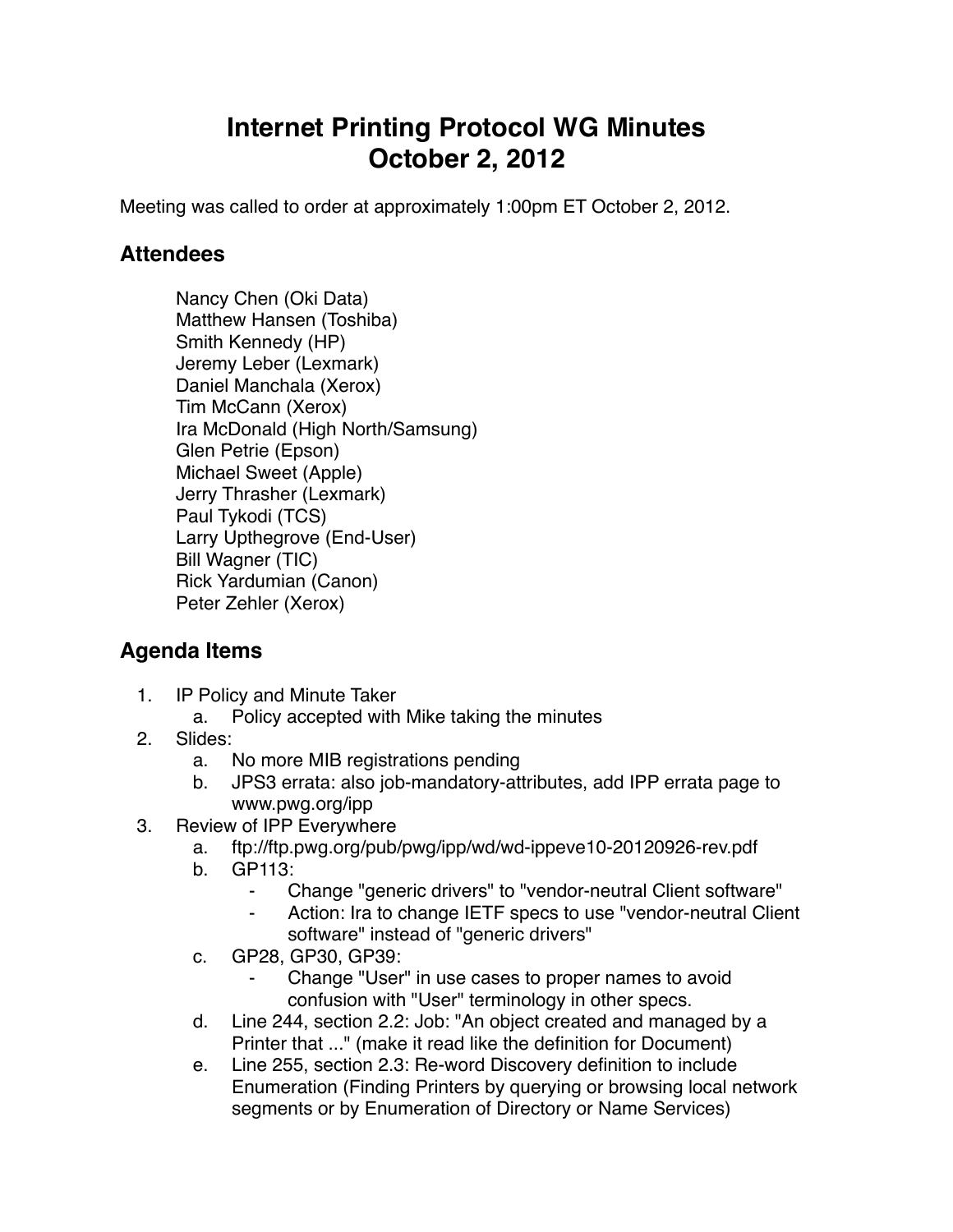- f. Line 256, section 2.3: Discovery Protocol: drop this term
- g. Line 257, section 2.3: Change "Imaging Devices" to "Printers" in Enumeration definition
- h. Section 2.x: Use colons for Term: definition
	- Action: Mike to update specification template to use full colon to separate the term from the definition
- i. Line 274, section 2.3, Operator: "printer" should be "Printer"
- j. Line 283, section 2.3, User: "using a Client to communicate with a Printer"
- k. Section 2.4:
	- ⁃ Add UPnP Forum
	- Add NFC Forum
	- ⁃ Add IEEE
- l. Line 331, section 3.1: XML 1.1?
- m. Line 343, section 3.1: Add references to core LDAP and SLP RFCs
	- ⁃ SLPv2 RFC 2608
	- ⁃ LDAP RFC ????
- n. Line 429, section 3.2.1.8: "QRCode" -> "Quick Response Code (QR Code)"
- o. Line 516, section 3.2.2.5: "An assistant" instead of "A resort assistant"
- p. Global: Replace "IPP Everywhere Printer" and "IPP Everywhere Client" with "Printer" and "Client"
- q. Lines 663-664, section 4:
	- ⁃ "Discovery" instead of "discovery"
	- ⁃ "Printers MUST support DNS-SD and WS-Discovery. Printers MAY support other Discovery protocols such as LDAP, SLP, and SSDP."
	- ⁃ "Clients MUST support DNS-SD and/or WS-Discovery. Clients MAY support other Discovery protocols such as LDAP, SLP,and SSDP."
- r. Global: Make sure "printer" is capitalized as needed
- s. Line 704, section 4.2.3: "text" not "Text"
- t. Line 711, section 4.2.3: Add "to limit the size of the TXT record" to the end.
- u. Table 2: "Driver Keys" -> "Keys"
- v. GP70: Reject, no change needed (section 4.2.3.1)
- w. Lines 1227-1228, section 5.3.6: Don't expand IEEE (GP92), add reference to 1284 (check Command Set spec for correct reference)
- x. Line 1248, section 5.3.6: Add "Note: Printer MUST NOT report other non-standard abbreviations of the required keys."
- y. MY1:
	- ⁃ Table 6: Add job-mandatory-attributes-default/supported from 5100.7 with note for paid imaging services
	- Table 8: Reference to job-mandatory-attributes is in 5100.7
- z. Table 6:
	- ⁃ Make sure job-account-id-default/supported is there pointing to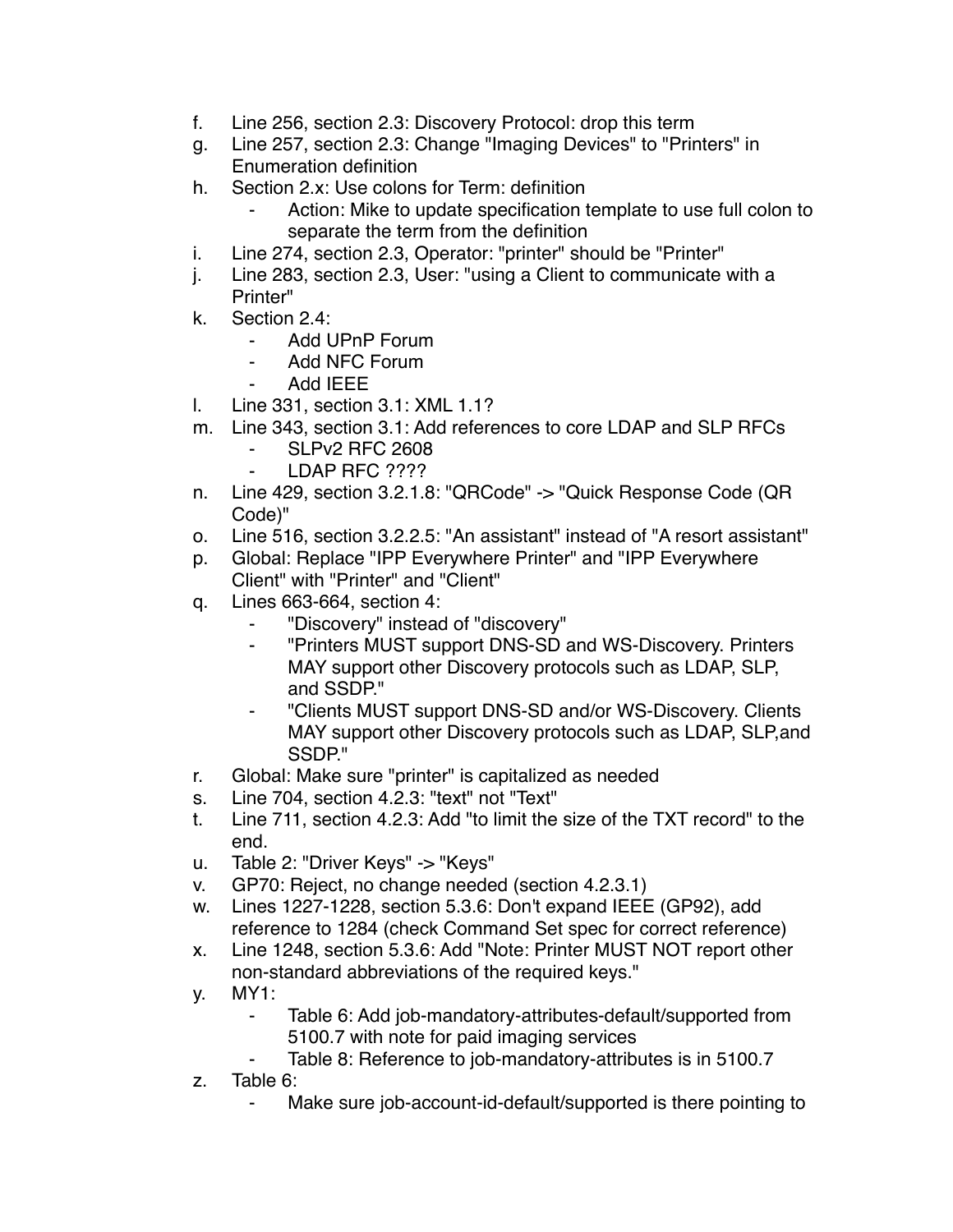5100.3

- a. Table 8:
	- ⁃ job-billing-info should be job-account-id
- b. Line 1329, section 6: JPEG subset "defined" in the ...
- c. Line 1399, section 8.4: Add reference to DHCP RFC
- d. Section 9.1: Add i18n and security considerations to client requirements (copy from printer requirements)
- e. Section 10: Check that IPP/2.0 SE I18N chapter concerning normalization issues
- f. Line 1575, section 14.1: Fix OPC reference
- g. Lines-1597-1600: Fix PWG 5100.13 reference
- 4. Review of MSN2
	- a. ftp://ftp.pwg.org/pub/pwg/ipp/wd/wd-pwgmsn20-20120923-rev.pdf
	- b. Line 588, section 9: Add items for I18N and Security considerations
	- c. Section 15.1: Add reference to 5198 and anything else we are missing
- 5. Review of IPP FaxOut Service
	- a. ftp://ftp.pwg.org/pub/pwg/ipp/wd/wd-ippfaxout10-20110922.pdf
	- b. Phone number: tel: URI
		- Map from subunits?
		- ⁃ Q: How to change?
			- Normally read-only
			- ⁃ A: Settable through system control service
			- ⁃ Document setting the value is outside the scope of the faxout service, might be set outside the faxout service
	- c. Set-Printer-Attributes: anything subunit related is read-only
	- d. "Sticky" printer-state-reasons
		- Need a diagram
		- ⁃ Need job-state-reasons corresponding to some printer-statereasons (line busy, etc.) that are "sticky"
		- No sticky keywords on printer-state-reasons
	- e. Already prototyped in CUPS/OS X 10.7.
- 6. IPPSIX:
	- a. Reviving Send Notifications requires subscription object/ID
	- b. Do we have a "check in" operation to get/create subscription in CPS? Or is the subscription object created as part of registration (out of band)?
	- c. Or do we just define new operations (Update-Service, Update-Job, Update-Document???) similar to Send-Notifications that doesn't rely on a subscription object?
		- May not need to have separate Update-Document since document status can be updated via job?
	- d. Also want to address sparse update instead of updating everything (media-col-database and other large attributes)
	- e. What about config rollback/crash of CPS?
		- ⁃ Events use sequence numbers, CPM can query CPS sequence number to determine whether a partial or full update is